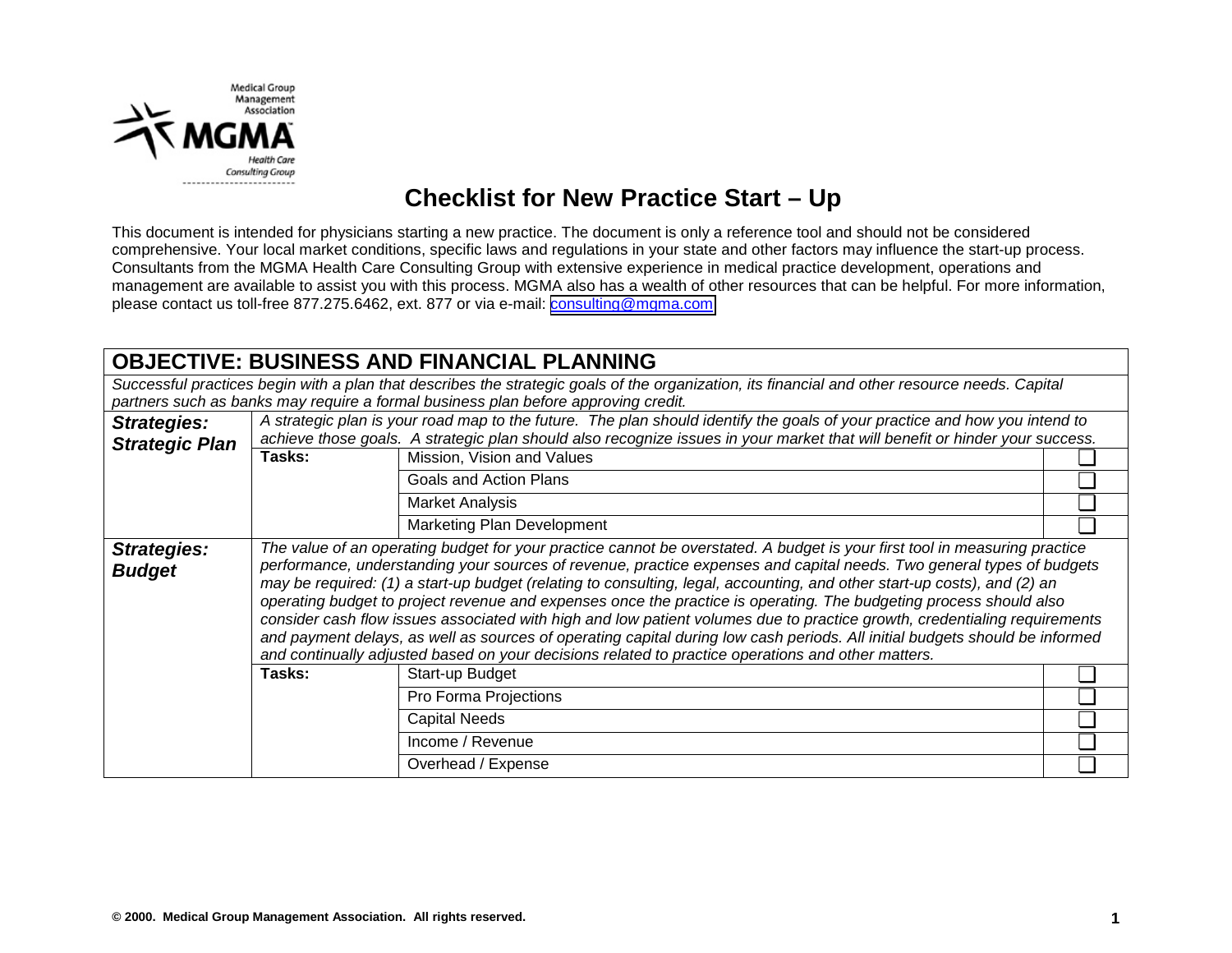## **OBJECTIVE: OPERATIONS**

*The focus on medical practice operations must be multi-faceted to encompass all of the activities and resources required to operate and manage a medical practice. Operational issues associated with new practice development range from the development of a solid legal structure for the practice, to developing financial management systems, finding a place to practice and hiring staff. Most established practices tend to organize and manage these resources internally, but many new practices find that certain functions such as billing and benefits administration may also be effectively outsourced.*

| <b>Strategies:</b>                                                          |                                                                                                                                                                                                                                                                                                                                                                                                                                                                                                                                                                                                                  | A qualified health care attorney can be an invaluable resource in today's health care environment. |                          |  |  |
|-----------------------------------------------------------------------------|------------------------------------------------------------------------------------------------------------------------------------------------------------------------------------------------------------------------------------------------------------------------------------------------------------------------------------------------------------------------------------------------------------------------------------------------------------------------------------------------------------------------------------------------------------------------------------------------------------------|----------------------------------------------------------------------------------------------------|--------------------------|--|--|
| Legal                                                                       | Tasks:                                                                                                                                                                                                                                                                                                                                                                                                                                                                                                                                                                                                           | <b>Health Care Attorney</b>                                                                        | $\overline{\phantom{a}}$ |  |  |
|                                                                             |                                                                                                                                                                                                                                                                                                                                                                                                                                                                                                                                                                                                                  | Form of Entity (i.e., professional corporation, professional LLC)                                  | ❏                        |  |  |
|                                                                             |                                                                                                                                                                                                                                                                                                                                                                                                                                                                                                                                                                                                                  | Organization Formation (i.e., articles of incorporation)                                           | ℶ                        |  |  |
|                                                                             |                                                                                                                                                                                                                                                                                                                                                                                                                                                                                                                                                                                                                  | Governance, Buy/Sell and Employment Issues                                                         | $\Box$                   |  |  |
|                                                                             |                                                                                                                                                                                                                                                                                                                                                                                                                                                                                                                                                                                                                  | <b>Tax Identification Number</b>                                                                   | $\Box$                   |  |  |
|                                                                             |                                                                                                                                                                                                                                                                                                                                                                                                                                                                                                                                                                                                                  | Medicare Provider Number                                                                           | $\Box$                   |  |  |
| <b>Strategies:</b><br><b>Finance</b>                                        | Once the decision to develop a practice has been made, a qualified CPA should be selected to provide guidance on tax and<br>financial management issues including the practice's financial chart of accounts. Although physicians finishing residency<br>commonly have debt, starting a new practice from scratch will likely require more debt. Evaluate different banks in your<br>community to find which ones specialize in lending to medical practices.                                                                                                                                                    |                                                                                                    |                          |  |  |
|                                                                             | Tasks:                                                                                                                                                                                                                                                                                                                                                                                                                                                                                                                                                                                                           | Accountant                                                                                         |                          |  |  |
|                                                                             |                                                                                                                                                                                                                                                                                                                                                                                                                                                                                                                                                                                                                  | Capital / Credit / Banking                                                                         | $\Box$                   |  |  |
|                                                                             |                                                                                                                                                                                                                                                                                                                                                                                                                                                                                                                                                                                                                  | <b>Chart of Accounts</b>                                                                           | ⊐                        |  |  |
|                                                                             |                                                                                                                                                                                                                                                                                                                                                                                                                                                                                                                                                                                                                  | Fee Schedule Development                                                                           |                          |  |  |
| <b>Strategies:</b><br><b>Insurance</b>                                      | In many cases, the same liability carrier providing malpractice coverage will also offer corporate/general liability and other<br>forms of insurance coverage. Consult your leases and other contracts to assure you're obtaining the type of insurance that's<br>required under these arrangements. Shop around for insurance before you buy and consider group-purchasing opportunities<br>as a means to conserve costs.                                                                                                                                                                                       |                                                                                                    |                          |  |  |
|                                                                             | Tasks:                                                                                                                                                                                                                                                                                                                                                                                                                                                                                                                                                                                                           | Malpractice                                                                                        | ❏                        |  |  |
|                                                                             |                                                                                                                                                                                                                                                                                                                                                                                                                                                                                                                                                                                                                  | Corporate                                                                                          | $\Box$                   |  |  |
|                                                                             |                                                                                                                                                                                                                                                                                                                                                                                                                                                                                                                                                                                                                  | <b>Health and Disability</b>                                                                       | ❏                        |  |  |
|                                                                             |                                                                                                                                                                                                                                                                                                                                                                                                                                                                                                                                                                                                                  | Life (Personal)                                                                                    | $\overline{\square}$     |  |  |
| <b>Strategies:</b><br>Credentialing/<br><b>Third-party</b><br><b>Payors</b> | Contracts are the life-blood of most medical practices because they provide access to patients. Even the most skilled<br>physician needs to be credentialed with hospitals, health plans and other organizations, and credentialing is a prerequisite<br>for physicians to be paid for their services by third-party payors. Credentialing can take many months in some instances so<br>getting started sooner rather than later is always advisable. Evaluating contract terms and reimbursement levels is a<br>daunting task. This element of your new practice requires organization and attention to detail. |                                                                                                    |                          |  |  |
|                                                                             | Tasks:                                                                                                                                                                                                                                                                                                                                                                                                                                                                                                                                                                                                           | Credentialing                                                                                      | $\Box$                   |  |  |
|                                                                             |                                                                                                                                                                                                                                                                                                                                                                                                                                                                                                                                                                                                                  | Contracts: Health Plans, HMOs and PPOs                                                             | $\Box$                   |  |  |
|                                                                             |                                                                                                                                                                                                                                                                                                                                                                                                                                                                                                                                                                                                                  | <b>Hospital Privileges</b>                                                                         | ┒                        |  |  |